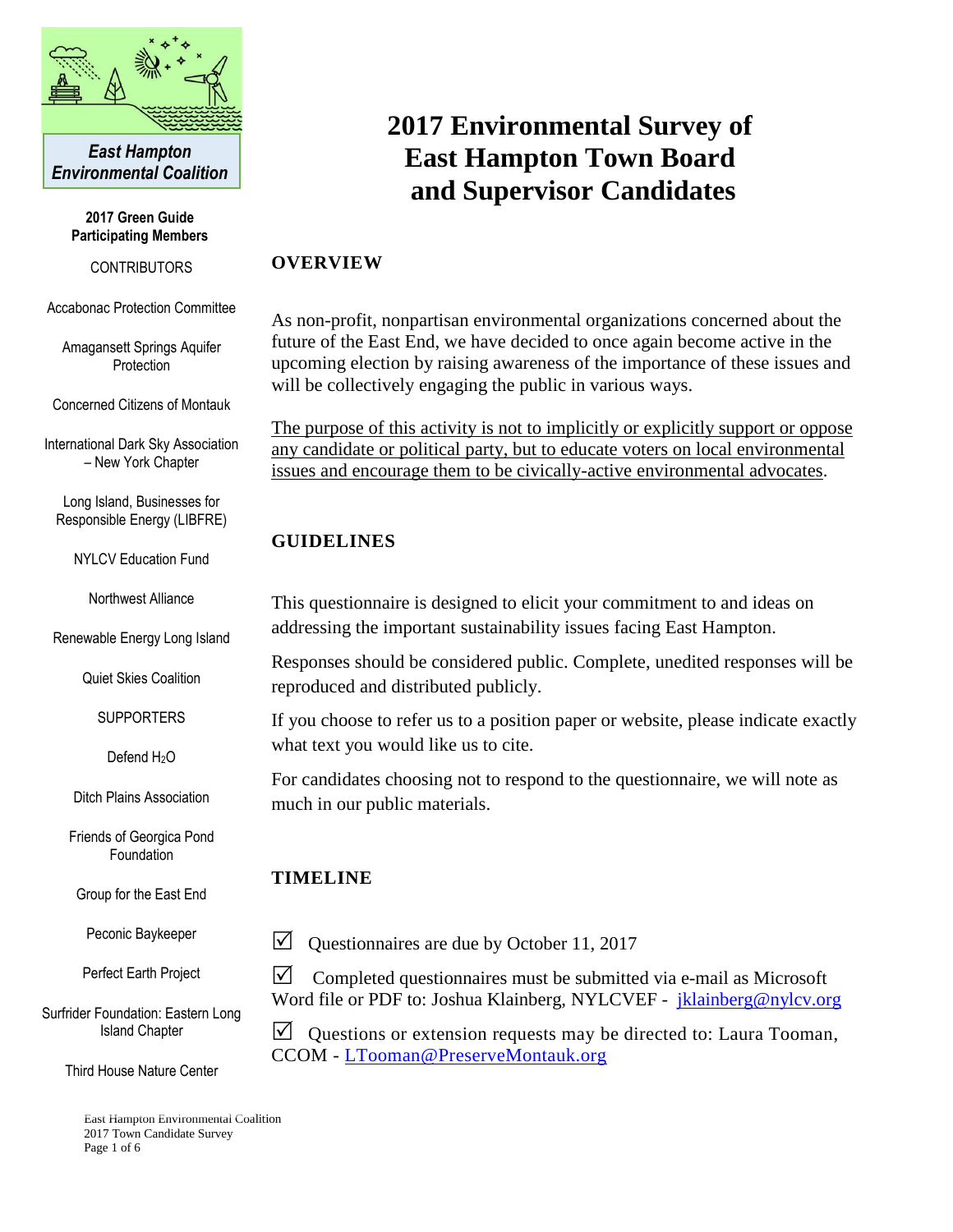# **CONTACT INFORMATION**

Please provide us with the following information:

Candidate Name: Manny Vilar

Position Sought: Supervisor

## **EXPERIENCE, PHILOSOPHY, AND RELATIONSHIPS**

1) Please share with us accomplishments or experiences that would indicate your commitment to advancing an environmental agenda for East Hampton. These may be professional or personal.

**I have a 33year career as the First Sergeant in the NYS Park Police and the Founding President of the Police Benevolent Association of NYS which represents the State Park Police, State Environmental Conservation Police and the State Forest Rangers. In Short, a major component of my professional career has been rooted in Environmental Law Enforcement and Protection.**

2) What do you believe is the role of town government regulation and enforcement in maintaining a natural, sustainable environment? What, if any, changes are the most important?

In my view as a career law enforcement officer in the environmental field the role town government has is bifurcated. Public safety is the most important role town government must address. The biggest mistake elected official make is a failure to realize environmental protection is equally as important to society as is penal law and vehicle and traffic law crimes. Equally important is the preservation of environmentally sensitive lands and waterways. Protections of these areas helps diminish pollution as well as provides a sutainable refuge for wildlife. Where in my view EHT has failed is despite an aggressive land preservation policy they have been poor stewards of the land and waterways from the enforcement protection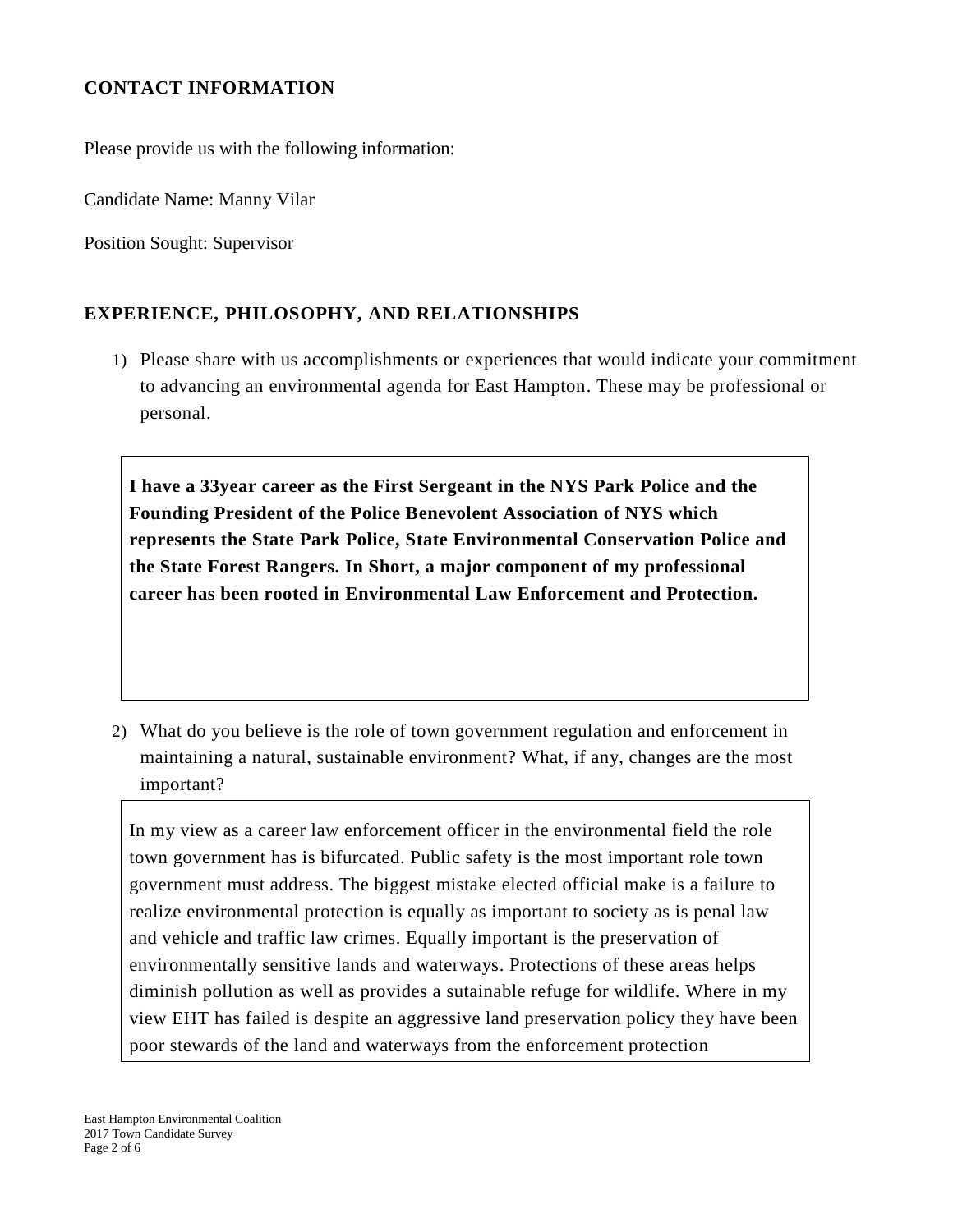component. I had routinely had to direct my Police Officers to pick up the slack when EHT failed to field enforcement staff throughout the hamlet of Montauk.

3) What resources, experts or opinions will you consult when making decisions that affect East Hampton Town's environmental resources?

Everyone that has a stake in environmental issues should be consulted. Due to my extensive experience and long career in NYS government, I understand that NYS through DEC and other state agencies can provide a host of services and expertise. The revetment beach project which was in direct opposition to the NYS Coastal Management Plan is a classic example of a failure of Town Government to work with NYS.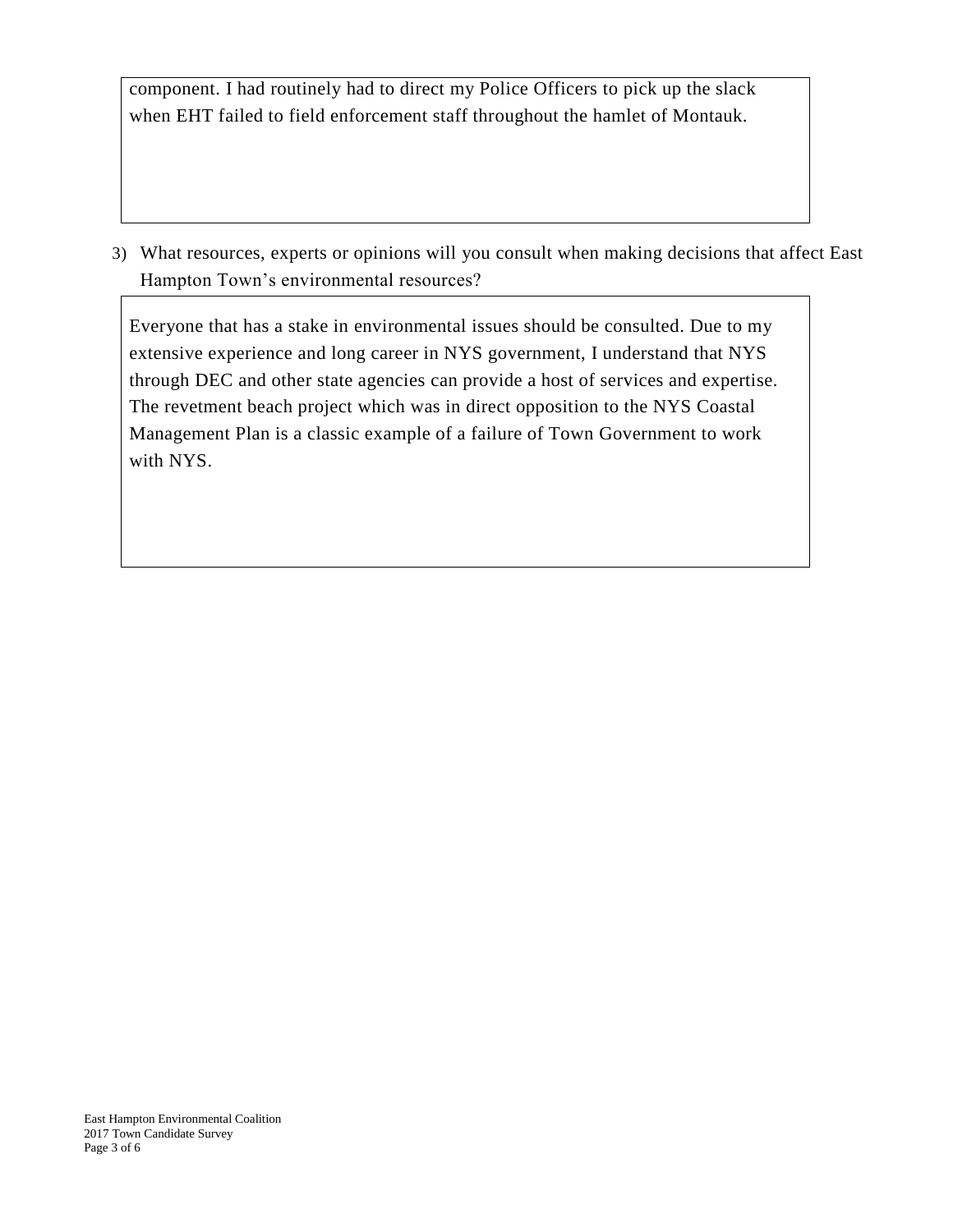#### **ISSUE QUESTIONS**

The 2017 East Hampton Green Guide details opportunities and approaches to persistent environmental sustainability challenges facing the town. The following subjects come straight from the agenda where action items of critical importance to the ecological community can be found.

4) On Long Island, our economic prosperity, public health and safety, and quality of life rely upon a clean and sustainable supply of drinking water. Similarly, as an island blessed with bays, harbors, and beaches on every shore, the quality of our surface waters defines our outdoor experience. The consequences of over-development on a small ecosystem have been devastating to not only our groundwater but also our surface waters.

What actions will you take to protect groundwater and surface water?

EHT government has failed to aggressively seek viable septic alternatives. Take down Montauk as an example. In 2011 and 2015, each of campaigns, septic was a major issue. To this day despite promises Montauk Village is no closer to have a septic sewage system. In another example, there has been a federal fund since the 1990s that could have assisted EHT with septic improvement, but to date, EHT has only made an advance after the legislation to enable the use of the CPF. Further during explosive growth as recently as the past 17 years new construction with old septic technology was allowed. EHT must in my view seek to promote sewage systems and replacement of septic systems that no longer meet acceptable standards. EHT should also seek a policy that utilizes the 1 billion dollar federal funds.

5) Beaches, water-based tourism and the most productive fishing port in New York State anchor East Hampton's economy. Erosion, sea level rise, and more frequent catastrophic storms are reshaping East Hampton. A sustainable, thriving community requires protecting natural buffers such as beaches, bluffs and wetlands and upgrading and adapting our infrastructure.

What actions will you take to achieve coastal adaptation and resiliency planning?

The greatest least environmentally damaging to our beaches is an aggressive sand pump and replenishment policy similar to what NYS Parks has in place at Jones Beach, Robert Moses, Gilgo state Parks and the Ocean Parkway. New construction should be heavily reviewed to endure resiliency. Lastly, EHT should operate within the NYS Coastal Management Plan.

6) Wetlands, woodlands, grasslands, dunes, fresh water ponds, kettle holes, creeks, bays, and beaches abound in East Hampton, but are becoming increasingly rare nationwide. These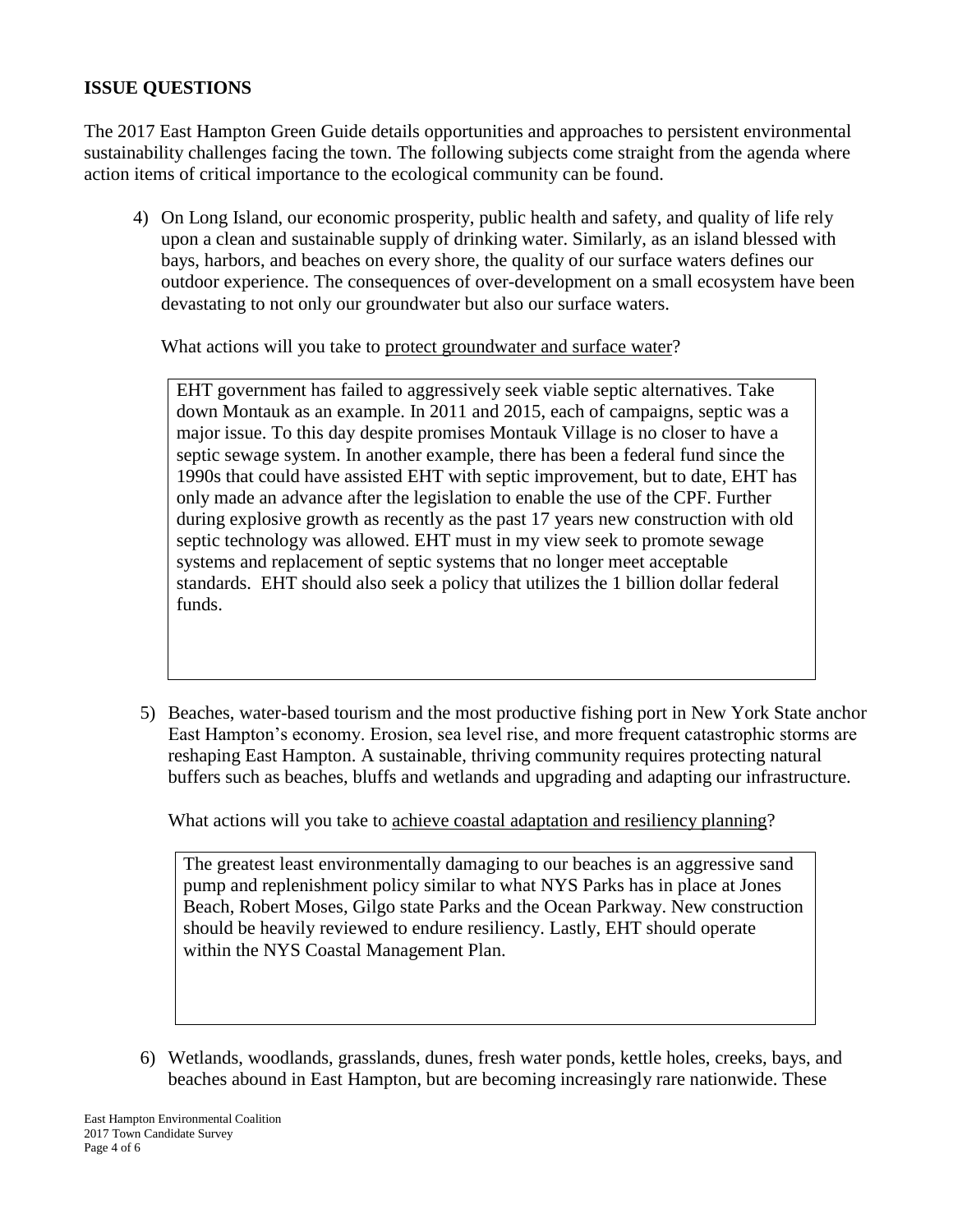ecosystems are not only a major draw for tourism and the area's economy, but are also valuable and vulnerable habitats that provide food, shelter, and breeding grounds for a wide array of creatures. Because of new development, the incursion of invasive species, the use of chemicals for fertilizers, pest and weed control, and increasing stresses of extreme weather and rising water levels, our native flora and fauna are stressed and in decline.

What actions will you take to address habitat stewardship?

Very similar to my answer to question 2 I will increase resources toward the environment enforcement divisions in EHT. There also must be a renewed interest in the comprehensive review of the EHT code to ensure the EHT code is update and addresses environmental issues as they change throughout the years.

7) The State of New York has recognized the urgent need for action to mitigate climate change by dramatically reducing greenhouse gas emissions by 40% by 2030 and 80% by 2050. Additionally, the state has directed electric utilities in the state to provide at least 50% of its electricity supply from renewable energy sources. In recognition of these mandates, the Town of East Hampton, in 2014, adopted a goal to meet 100% of community-wide electricity consumption from renewable sources by 2020 and further set a goal to meet the equivalent energy consumption in all sectors (electric, heat, transportation) 100% from renewable sources by the year 2030. At the same time, our grid is vulnerable to the effects of climate change and from time to time the siting decisions for the generation of power and its distribution have been incompatible with the government's mission to protect public health and safety.

What actions will you take to create a  $21<sup>st</sup>$  century sustainable energy policy and grid?

Underground transmission line and microgeneration technology. Both provide the greats resiliency and are the most environmentally friendly

8) The Town enacted an outdoor lighting ordinance in 1984 in order to preserve the nocturnal environment, community character, and quality of life from the effects of misdirected, excessive, unnecessary and inefficient outdoor lighting. There have been updates to the code but more are needed. Also the code needs to be fully enforced for new and existing installations and the municipality itself needs to conform to the standards set by the code.

What actions will you take to improve outdoor lighting policies to make our skies darker?

Ensure that EHT Town planners and enforcement officers fully understand the town code. Additionally, a review of the EHT code to ensure that time code has